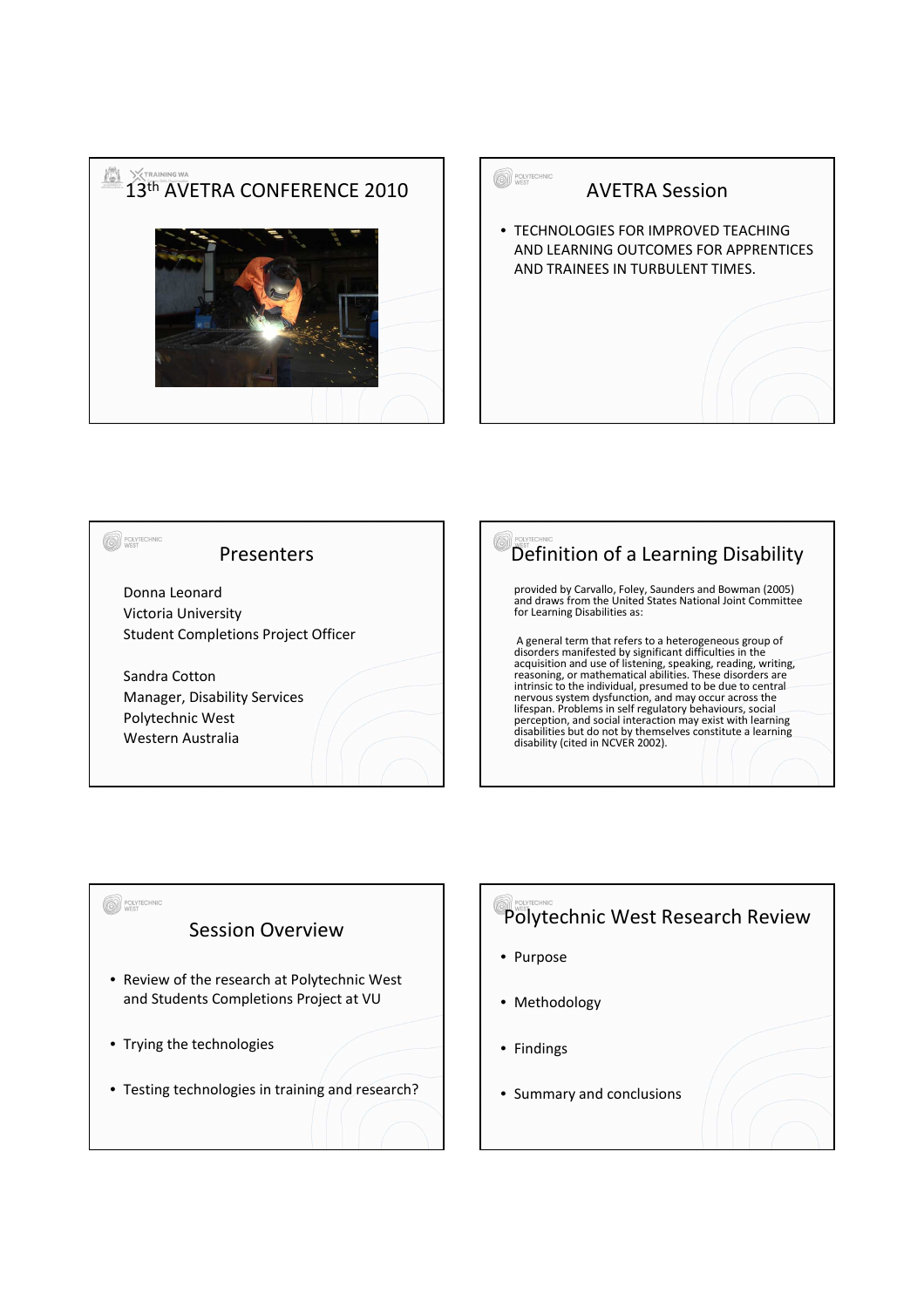



### **SOLLYTECHNIC Findings from focus groups** staff employers and families Focus groups identified apprentice difficulties

with reading and writing course theory and coexisting behaviours:

- Anxiety
- Distractibility
- Withdrawal
- Disruptiveness

| <b>Difficulties</b> | <b>Students Reponses</b> |          |
|---------------------|--------------------------|----------|
| experienced         |                          |          |
| <b>Difficulties</b> | Response                 | Response |
|                     | Percent                  | Count    |
| Understanding texts | 73.7%                    | 14       |
| Reading             | 78.9%                    | 15       |
| Writing             | 52.6%                    | 10       |
| Maths               | 42.1%                    | 8        |
| Assessments         | 57.9%                    | 11       |
| Organisations       | 11                       | 2        |

#### Strategies for success

- focus groups identified instructional approaches as effective
- Apprentices found mentoring and tutoring as being most important by:
- simplifying terms and clarifying concepts
- mind mapping
- task analysis

<sup>*POLYTE*</sup>

• use of equipment and visual representations to present abstract concepts

# Potential for Technology

**O** POLYTEC

• Staff and students acknowledged the benefits of technology and the need to extend its application as a learning strategy